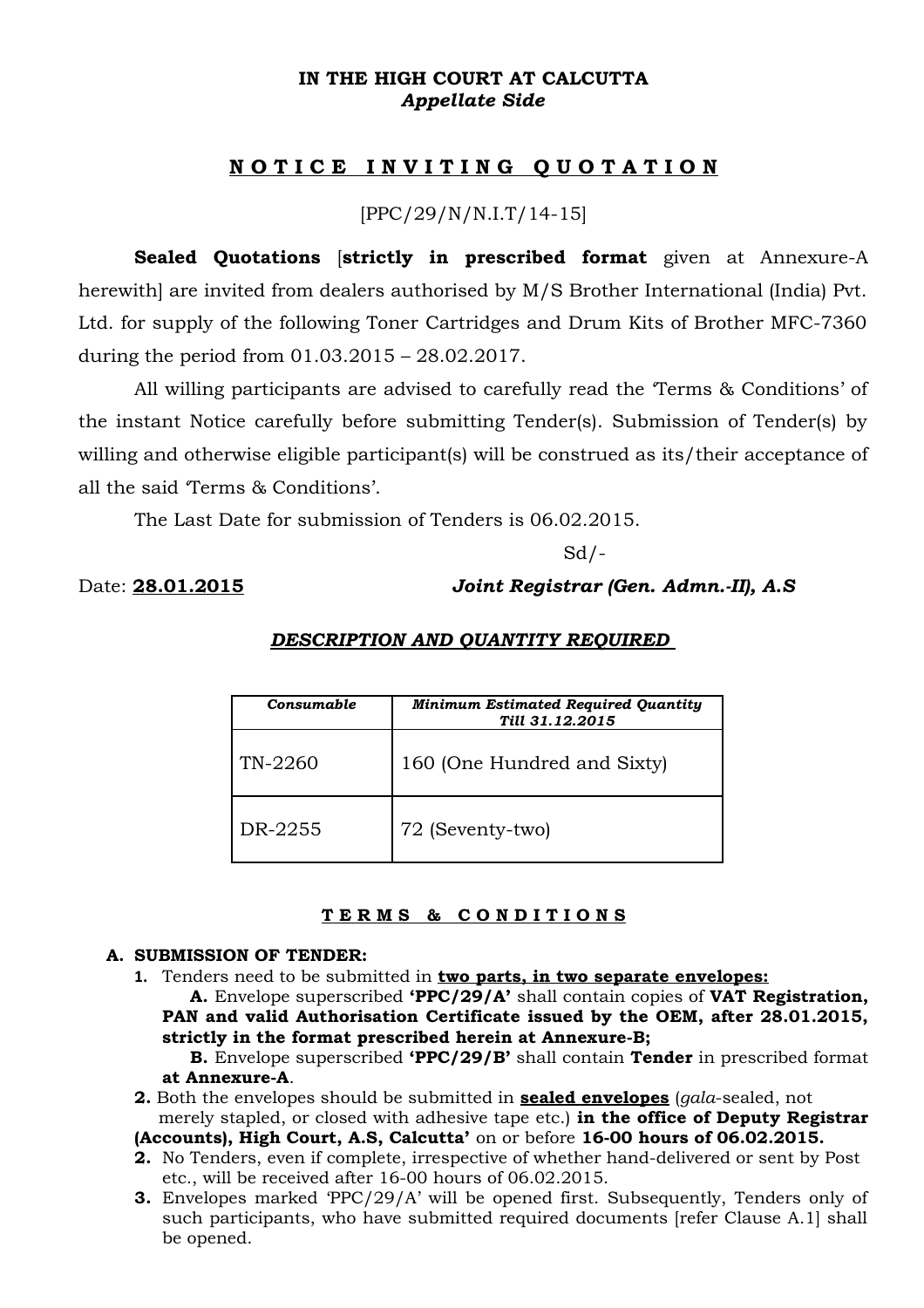**4. Rate per article, exclusive of V.A.T but inclusive of others charges etc**., should be quoted. **Rates quoted should be valid till 28.02.2017**

### B. **OPENING OF TENDERS:**

1. Tenders, if considered valid, **will be opened jointly by the Registrar (Listing) and Joint Registrar (General Administration-II), A.S in presence of the Registrar General**, and any subsequent declaration pertaining to the instant 'Notice Inviting Tender' will be published in the Notice Board of the A.S.

#### **C. ELIGIBILITY CONDITIONS & MISCELLANEOUS:**

- 1. The following are the minimum eligibility criteria that willing concerns must meet in order to participate in the instant Tender-process:
	- a. Participants **must be authorised by the OEM (format at Annexure-B)**.
	- b. Must have valid **PAN and VAT Registration**.

#### **D. PAYMENT TERMS:**

1. Subsequent to determination of approvable rate and selection of vendor, the Administration of this Hon'ble Court may be required to move the Government of West Bengal for according necessary Administrative Approval etc., and payment shall only be released upon obtaining such Approval. Ordinarily, subject to availability of funds, and subject to timely supply of original consumables, payment will be released within 75 (seventy-five) working days.

#### **E. GENERAL:**

- 1. Canvassing by any participant, in any form, will render its disqualification.
- 2. The Hon'ble Court may issue Purchase Order in favour of any such participant whose Quotation is valid and complete, and whose Quotation/Offer has been reasonably regarded as substantially approvable. In this regard, the decision of the Competent Authority of this Hon'ble Court will be final and binding upon all concerned.
- 2. The Hon'ble Court may cancel the instant process at any point of time without ascribing any reason whatsoever.

### **XXXXXXXXXXXXXXXXXX**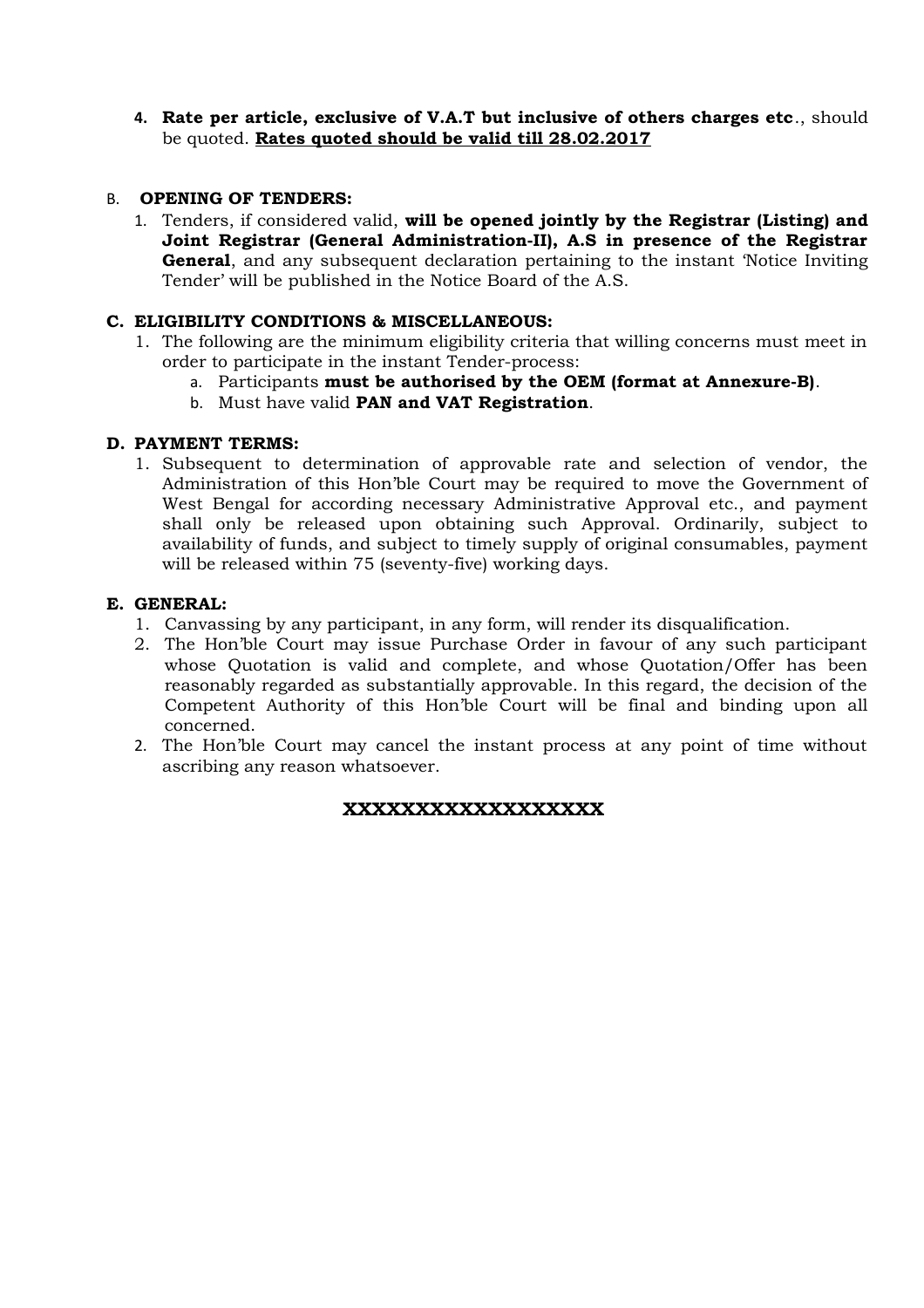# **ANNEXURE – A**

# **TENDER FORMAT**

The Jt. Registrar (Gen. Admn.-II), High Court, A.S, Calcutta.

Sub: Tender in response to PPC/29/N/NIT/14-15 dated 28.1.2015.

Sir,

Sir, we have read and understood the Terms & Conditions contained in the said Notice Inviting Tender and we are to delightfully express our agreement to those. Our rates, **exclusive** of V.A.T **but inclusive of** other charges etc. are as follow:

| Srl. | Article        | <b>Minimum Quantity that</b><br>Will be supplied during<br>$01.03.15 - 31.08.16$ | <b>RATE PER UNIT</b><br>(inclusive of V.A.T and all<br>charges) |
|------|----------------|----------------------------------------------------------------------------------|-----------------------------------------------------------------|
|      |                |                                                                                  | In Rs.                                                          |
| 1.   | <b>TN-2280</b> | 160 (One Hundred Sixty)                                                          |                                                                 |
| 2.   | DR-2255        | 72 (Seventy-two)                                                                 |                                                                 |

Thanking you,

Yours faithfully,

(*Signature with Date and Stamp)*

\_\_\_\_\_\_\_\_\_\_\_\_\_\_\_\_\_\_\_\_\_\_\_\_\_\_\_\_\_

Name:

Designation: